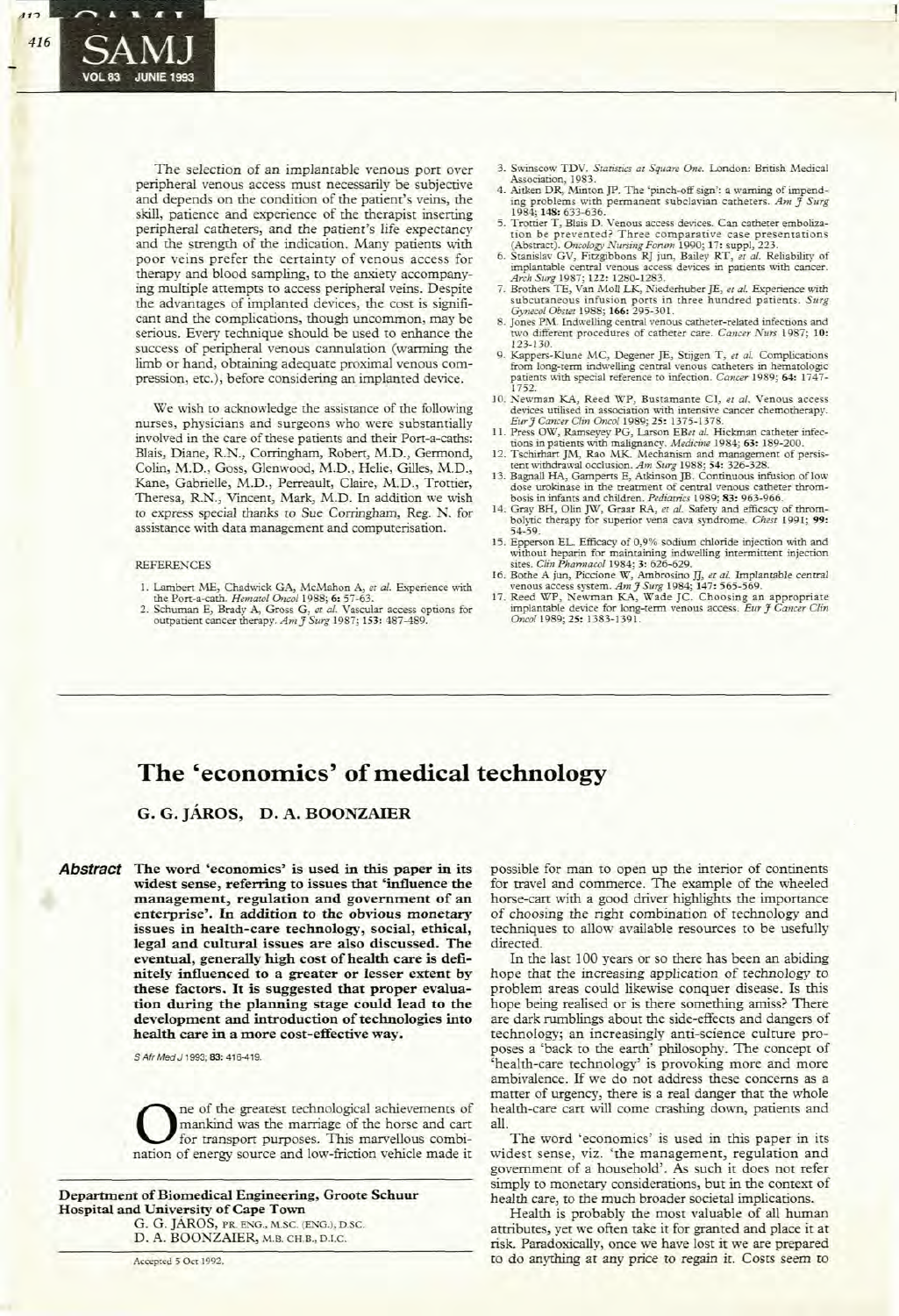

take a back seat when we are dealing with curative health care.

Although the bottom line in health care remains fmancial considerations, the individual items must be carefully considered. Economists and medical practitioners alone cannot provide solutions to the *economic* problems in health care. These problems are multifaceted and need to be examined by properly equipped teams, which need the input of a range of people, viz. managerial, ethical, legal and sociological experts, apan from those of the above professions.

## **The present**

Health-care technology is developing at an alarming rate. This phenomenon has been a cause for serious concern to health-care administrators for a number of years.<sup>1</sup> It is widely accepted that technology can offer many benefits and has therefore greatly enhanced our ability to prevent, diagnose and treat disease. However, unlike other technologies, health-care technology has brought with it a disproportionate escalation of costs both monetary and non-monetary. The monetary cost includes not only the cost of equipment but associated overheads of a magnitude which generally overshadows the former. These include highly trained staff and expensive maintenance and repair.

When one talks about the 'economics of medical technology one has to consider the non-monetary problems which manifest themselves as questionable effectiveness and appropriateness, unequal distribution of services caused by over-specialisation and centralisation, dehumanising tendencies, and social, legal and ethical problems'.<sup>2</sup>

## **The unequal distribution ofhealth care**

During the 18th and 19th centuries medical science progressed relatively slowly, but the 1900s have seen rapid acceleration, particularly during the last 50 years. In the early days disease was diagnosed by the doctor after looking at the patient and listening to his complaints. No physical contact occurred and some doctors even performed diagnosis by mail! Later it became acceptable practice to use hands for palpation and only in the last century did diagnostic instruments, such as the stethoscope, start to be used. Only in the last 50 years have medical devices become inordinately complex and at the same time expensive.<sup>3</sup>

This complexity of technology made doctors tend to specialise and the expense saw them and their equipment become concentrated in hospitals. Technologyrich, expensively staffed hospitals developed in big cities, leaving the rural areas without adequate healthcare services. This phenomenon occurred not only in South Africa but also in such highly developed countries as the USA. The effects of maldistribution of medical resources are probably more acute in developing nations, but in countries like South Africa, in which the First and Third Worlds exist side by side, the situation is exacerbated. With the rapid migration of people to the Outskirts of cities the situation is brought 'closer to home'.

Peri-urban health needs comprise more than just curative medical treatment, and extend to adequate housing, diet, sanitation, stress-free environment, security and good working conditions. Only when these factors are adequately addressed can one start to talk meaningfully about improved health care. Until then one can only hope to alleviate the situation somewhat. But as things stand today even alleviation is very difficult. There is a shortage of doctors in both rural and peri-urban areas and the educational/cultural/convenience-Ioaded environment of the cities does little to encourage doctors to work in rural areas. We believe that only by judicious use of technology can we hope to solve this situation. Simple, easy-to operate, userfriendly technologies could be provided for the community nurse - the most important person in most primary care settings - to help her overcome some of the difficulties she experiences in providing basic health care, and to improve her effectiveness.

Another aspect of unequal distribution of health care is highlighted by the imbalance between diagnostic, curative and life-prolonging services on the one hand and prevention, promotion and rehabilitation services on the other. About 90% of total health-care funding is spent on the first group; what is left over accrues almost by default to the second. Classic medical expertise is concentrated and training occurs in high-technology academic hospital settings with the result that medical doctors receive only rudimentary training in other contexts. We can thus safely say that *disease* is receiving more attention than *healrh* and ask whether we are really justified in calling the process 'health care' under these circumstances.

There are two possible ways to solve this problem. The first, which is unlikely to succeed, is for the medical profession itself to redirect its priorities to primary care, prevention and rehabilitation, and away from the present emphasis on clinical medicine. A second solution could come from employing appropriate technologies together with those people who are suitably trained to utilise these technologies. It must be remembered that many of the problems in South Africa are unique local problems that cannot be solved by imported technologies, most of which are designed for use in a different context. Appropriate solutions must come from those who are sufficiently interested and have acquired insight into the problems through first-hand experience.

## **Effects** of the newer **technologies**

The centralisation of health care and associated technology in tertiary care institutions has certainly contributed considerably to the advances in diagnosis and therapy in these institutions. However, more and more is being written about the pressures and effects of technology, which could adversely influence the entire health-care process.<sup>4</sup>

## *On the patient, family andfriends*

Any new devices and associated procedures have an impact on the patient and the whole family. Physical improvement in the patient can be accompanied by psychological decline with family consequences. For example, chronic home dialysis could disrupt and cause considerable financial difficulties while restricting the patient to the vicinity of his home town. The provision of an artificial heart costing over R300 000 might provide a questionable increase in quality of life and place tremendous strain and apprehension on the family.

Although, on the face of it, computer-aided record collection might be cheaper, it might depersonalise the doctor-patient relationship and raise problems with regard to confidentiality of clinical information.

### *On society as a whole*

The prolongation of life of those with genetic diseases by technological means will certainly change the genetic pool of society and can lead to demographic redistribution of the health status of an entire population. This, in turn, can change social institutions or put inordinate strain on them.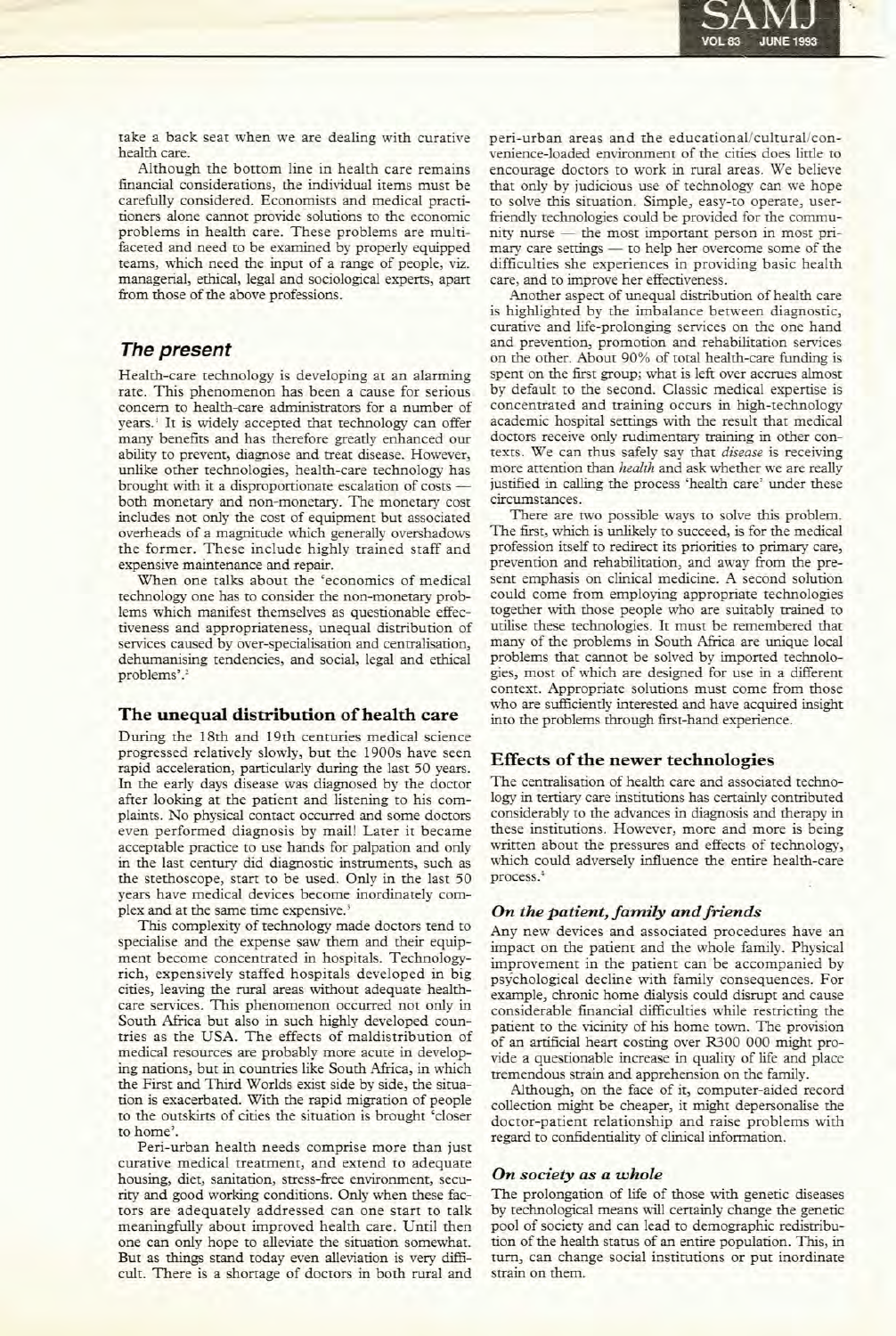

#### *On legal and political systems*

The increasing deployment of new technologies raises ethical and legal questions. Makers of devices have to face liability actions; those using them are increasingly subjected to malpractice suits. These additional costs, in turn, influence legislative pressures on the political machinery required to effect changes. Political responses include efforts to redirect available health-eare resources to the various sectors of the population as technology modifies the demographics of disease.

## *On the economic system*

Technology can have both positive and negative effects on the economic system. Increased productivity can result when disease is prevented or when a' person is properly rehabilitated. It can also put extra burdens on society if life-saving technologies increase the ratio and number of people on welfare due to disability and/or age.

#### *On the medical care system*

Technology can demand new specialists and cause others to become redundant: for instance the availability of digital imaging systems, especially magnetic resonance imaging and computed tomography, has to a large extent made radio-isotope scanning obsolete, as well as the expert staff needed to conduct it. The changes can affect the educational requirements of all those involved in the delivery of health care. For example, with the new information-processing technologies, de-emphasis of encyclopaedic knowledge on the part of the medical practitioner might free him to adopt a more analytical approach.

These are but a few examples of ways in which health care technology can adversely or favourably affect our lives and the lives of those around us.

## The pressures of technology on the medical profession

#### *Financial pressure*

There are strong fiscal incentives for including hightechnology methodologies in diagnosis and treatment. Doctors can charge a higher fee for a shorter examination using sophisticated equipment than for a thorough but non-technological examination. To obtain sophisticated equipment is a good investment, with favourable tax incentives and good return on capital, while there are no rewards for not using technology. Medical insurance usually pays for claims involving high-technology investigations without questioning the need for it. Doctors are thus encouraged and rewarded for replacing quality clinical time with high technology. In the USA, doctors often order many unnecessary special investigations to help thwart malpractice claims.

#### *Peer pressure*

Medical doctors are trained in tertiary health-care centres, where they get used to and became dependent on the newest technologies. Equipment which produces numbers or graphs on oscilloscopes and charts gives a semblance of scientific rigour and accuracy and leads to the so-called 'gadget syndrome', which reflects trendiness, devotion to a certain technology, and even professional competition and jealousy. Unfortunately, in medical schools there is insufficient training in the working principles, advantages, limitations and dangers of using these technologies, including economic comparison between alternatives. A trainee doctor might do a test for fear of being reprimanded for not doing so. Few doctors are reprimanded for doing too many tests.

Insufficient knowledge of the cost/benefit ratio compounds the situation and precludes discussion and debate.

#### *Patient demands and public awareness*

When sick, we as patients quite reasonably want the best treatment possible. We associate the best with the most recently instituted, under the dubious assumption that technology undergoes continuous improvement. Unfortunately, the popular press is to a great extent to blame for trumpeting spectacular advances in technology without giving sufficient coverage to the state of development, side-effects and limitations, including costs. It is the duty of developers and users to point these out to the media. Unfortunately, the newsworthiness of the negative side-effects can never compete with the sensationalist possibilities of a new cancer cure story.

#### *Moral and ethical pressures*

Innovative technologies also introduce new moral and ethical issues and dilemmas. Technology is playing an important role in the definition and determination of death. The routine use of life-support technologies poses questions concerning when to terminate treatment with the 'heroics' of life-at-all-costs becoming the norm in the USA. Unquestioning application of these technologies in a milieu of constrained financial resources raises the question about who should be treated and on what basis this should be decided. Other vexing legal and moral issues which remain far from resolved concern clinical experimentation, organ donation/storage/ transport/transplantation and various artificial fertilisation/implantation techniques.

The law has yet to come to grips with the clinical and moral dilemmas raised by these procedures, and provides little guidance or protection to progressive practitioners.

#### *Time pressure*

It seems that many of these 'advances' emerge too fast for comfort. Technologies become obsolete before they have matured and established themselves and there is not enough time critically to evaluate and respond to the consequences of technological interventions. This 'shortage of time' can lead to loss of control over patient and disease and thus to the dehumanising of patient care. One might ask: 'Why are we in such a hurry to introduce the newest technologies?' We have been without them for millions of years. The couple of years needed to evaluate a technology thoroughly might be a worthwhile investment to ensure that the right questions are asked with regard to its overall efficacy.

### *Legal liability*

The complex mechanical and electrical nature of most technologies brings to the fore the safety aspects, which involve both patients and staff. The possibility of diagnostic errors arising despite correctly functioning equipment further complicates the situation. Legal cover against possible erroneous diagnosis or inappropriate treatment adds a tremendous financial burden to medical doctors and equipment manufacturers. Certainly in the USA insurance premiums are crippling and, to avoid malpractice suits, 'defensive medicine' demands excessive diagnostic and therapeutic procedures. A trend towards this 'unhealthy' state of affairs is clearly evident in South Africa.

## *Complexity*

Medical knowledge is growing logarithmically, with ever more sophisticated technologies continuously emerging.